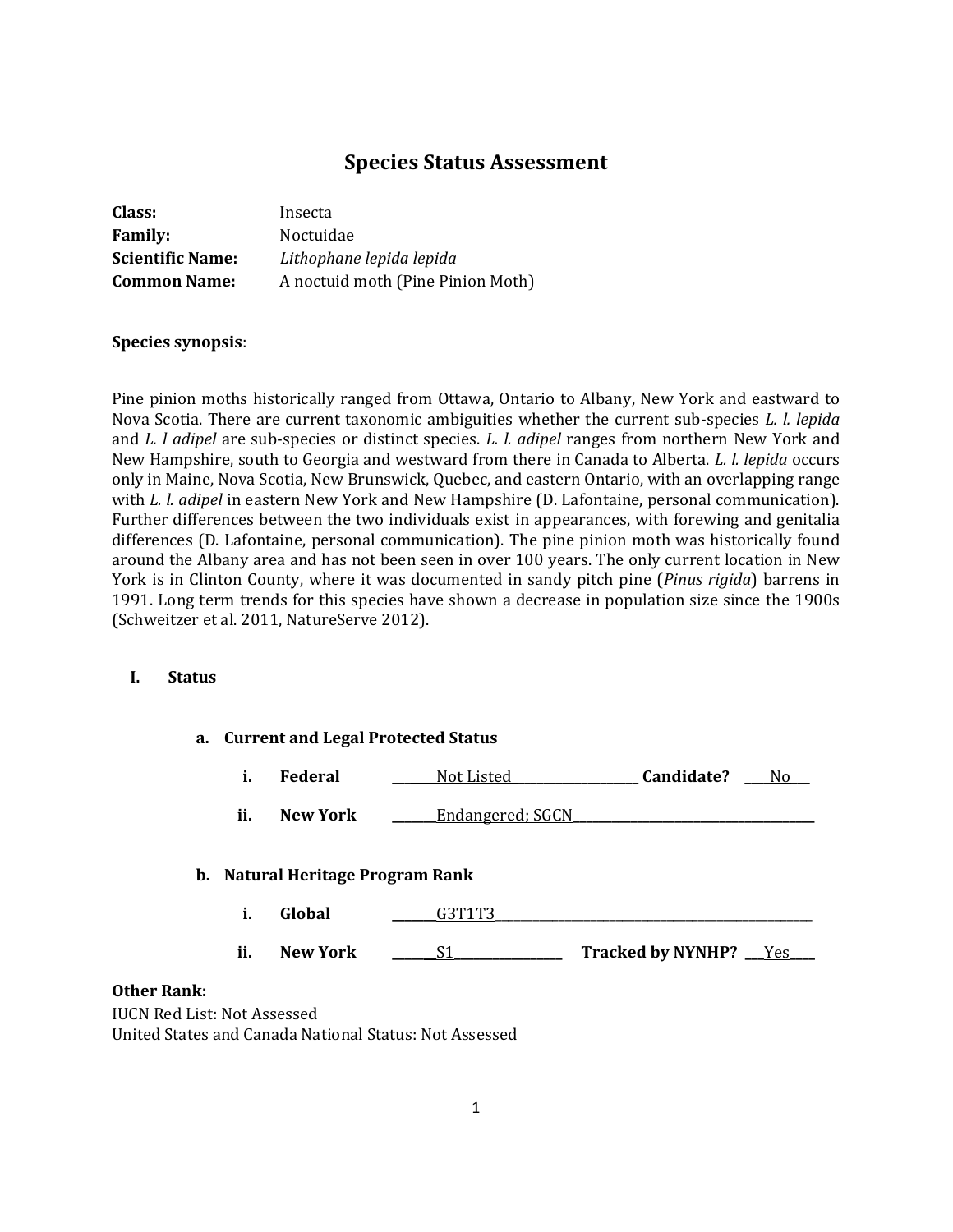### **Status Discussion:**

The pine pinion moth is rarely collected in the Northeast. Recent reviews from experts have found that previously recorded populations of this species are actually the subspecies *L. lepida adipel.* The current circumscription of this species contains only specimens found from Ottawa, Ontario to Albany, NY and eastward (Schweitzer et al. 2011). This species is listed as critically imperiled in New York and New Hampshire (NatureServe 2012).

## **I. Abundance and Distribution Trends**

- **a. North America**
- **i. Abundance \_\_X\_\_ declining \_\_\_\_\_increasing \_\_\_\_\_\_stable \_\_\_\_\_unknown ii. Distribution: \_\_X\_\_ declining \_\_\_\_\_increasing \_\_\_\_\_\_stable \_\_\_\_\_unknown Time frame considered: \_\_\_\_\_\_\_**Not Specified**\_\_\_\_\_\_\_\_\_\_\_\_\_\_\_\_\_\_\_\_\_\_\_\_\_\_\_\_\_\_\_\_\_\_\_ Severe decline b. Regional i. Abundance \_\_X\_\_ declining \_\_\_\_\_increasing \_\_\_\_\_stable \_\_\_\_\_\_unknown ii. Distribution: \_\_X\_\_ declining \_\_\_\_\_increasing \_\_\_\_\_stable \_\_\_\_\_\_\_unknown Regional Unit Considered: \_\_\_\_\_\_\_\_**Northeast **\_\_\_\_\_\_\_\_\_\_\_\_\_\_\_ \_\_\_\_\_\_\_\_\_\_\_\_\_\_\_\_\_ Time Frame Considered: \_\_\_\_** Not Specified**\_\_\_\_\_ \_\_\_\_\_\_\_\_\_\_\_\_\_\_\_\_\_\_\_\_\_\_**

Moderate decline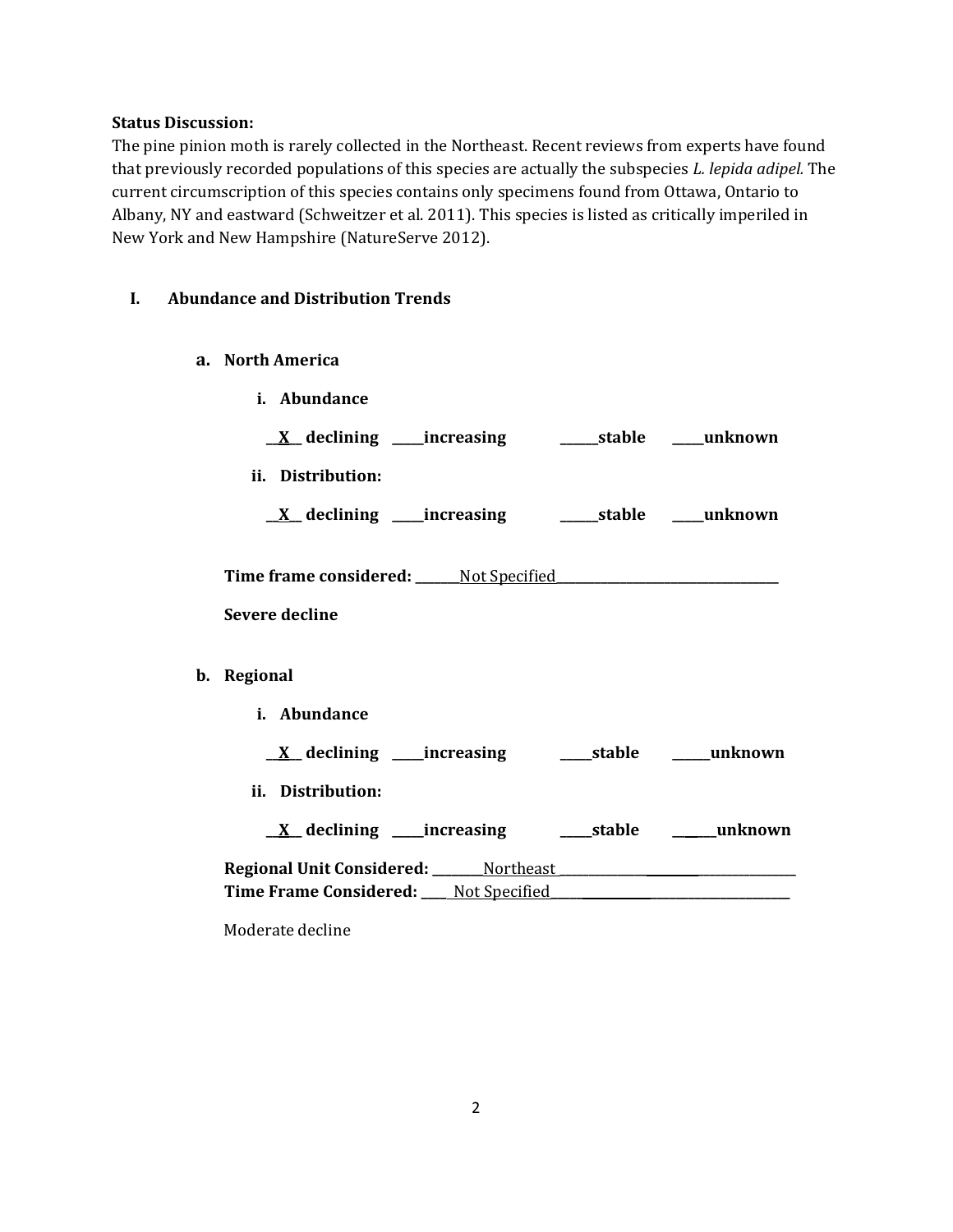**c. Adjacent States and Provinces**

| <b>CONNECTICUT</b>                                                               | Not Present $X_{-}$  | No data $\_\_\_\_\_\_\_\_\_\_\_\_$ |
|----------------------------------------------------------------------------------|----------------------|------------------------------------|
| <b>MASSACHUSETTS</b>                                                             | Not Present $X_{-}$  | No data $\_\_\_\_\_\_\_\_\_\_\$    |
| <b>NEW JERSEY</b>                                                                | Not Present $X$      | No data ______                     |
| <b>PENNSYLVANIA</b>                                                              | Not Present $X$      | No data ______                     |
| <b>VERMONT</b>                                                                   | Not Present $X$      | No data _____                      |
| <b>ONTARIO</b>                                                                   | Not Present _______  | No data __X___                     |
| i. Abundance                                                                     |                      |                                    |
| ii. Distribution:                                                                |                      |                                    |
| Time frame considered: 2009 2009                                                 |                      |                                    |
|                                                                                  |                      |                                    |
| <b>QUEBEC</b>                                                                    | Not Present ________ | No data $\mathbf{X}$ $\mathbf{X}$  |
| i. Abundance                                                                     |                      |                                    |
|                                                                                  |                      |                                    |
| ii. Distribution:                                                                |                      |                                    |
|                                                                                  |                      |                                    |
| Time frame considered: _______________Not Specified ____________________________ |                      |                                    |
|                                                                                  |                      |                                    |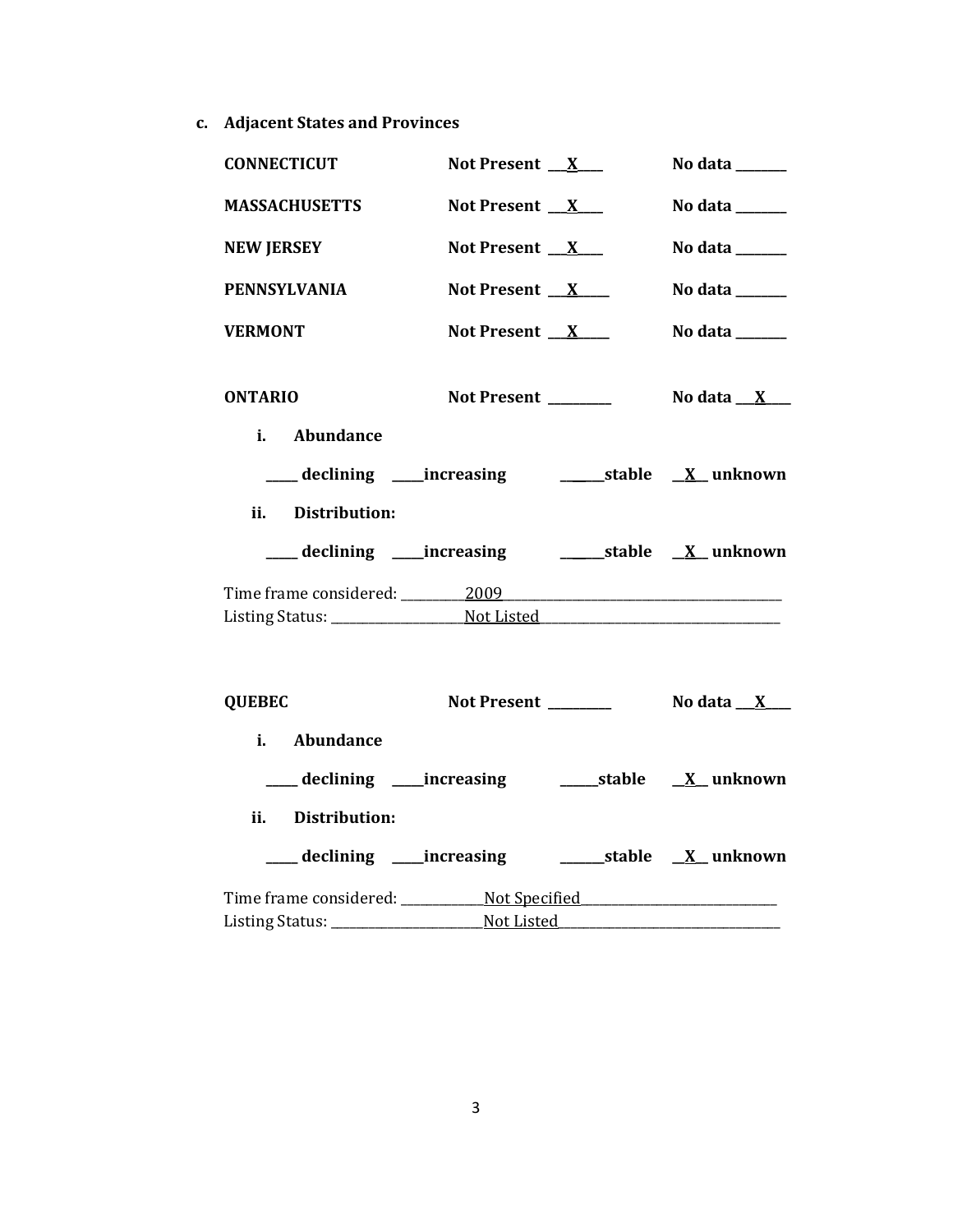| d. NEW YORK |               |                                                                                                         | No data |
|-------------|---------------|---------------------------------------------------------------------------------------------------------|---------|
| i.          | Abundance     |                                                                                                         |         |
|             |               | $\frac{1}{\sqrt{1-x^2}}$ declining $\frac{1}{\sqrt{1-x^2}}$ increasing $\frac{1}{\sqrt{1-x^2}}$ unknown |         |
| ii.         | Distribution: |                                                                                                         |         |
|             |               | declining ____ increasing _____ stable __ <u>_X</u> unknown                                             |         |
|             |               |                                                                                                         |         |

## **Monitoring in New York.**

There are no regular surveys or monitoring for this species. The New York Natural Heritage Program conducted black light surveys in 1991 at the states only know location. Surveys for this species were conducted in the Albany Pine Bush, Saratoga Airport and Wilton Wildlife Preserve, Albany County, from 10 March to 2 April, 2010 (NYSDEC 2010).

### **Trends Discussion:**

Short term trends for *Lithophane lepida lepida* are shown to be stable, with less than 10% change. Long term trends have shown a decline of 70-90%. This species occurs spottily from Nova Scotia to eastern Ontario. In the United States, this species occurs in Maine, New Hampshire and New York (D. Lafontaine, personal communication). Populations in Albany had declined prior to extensive habitat loss from urbanization, and now are extirpated (NatureServe 2012).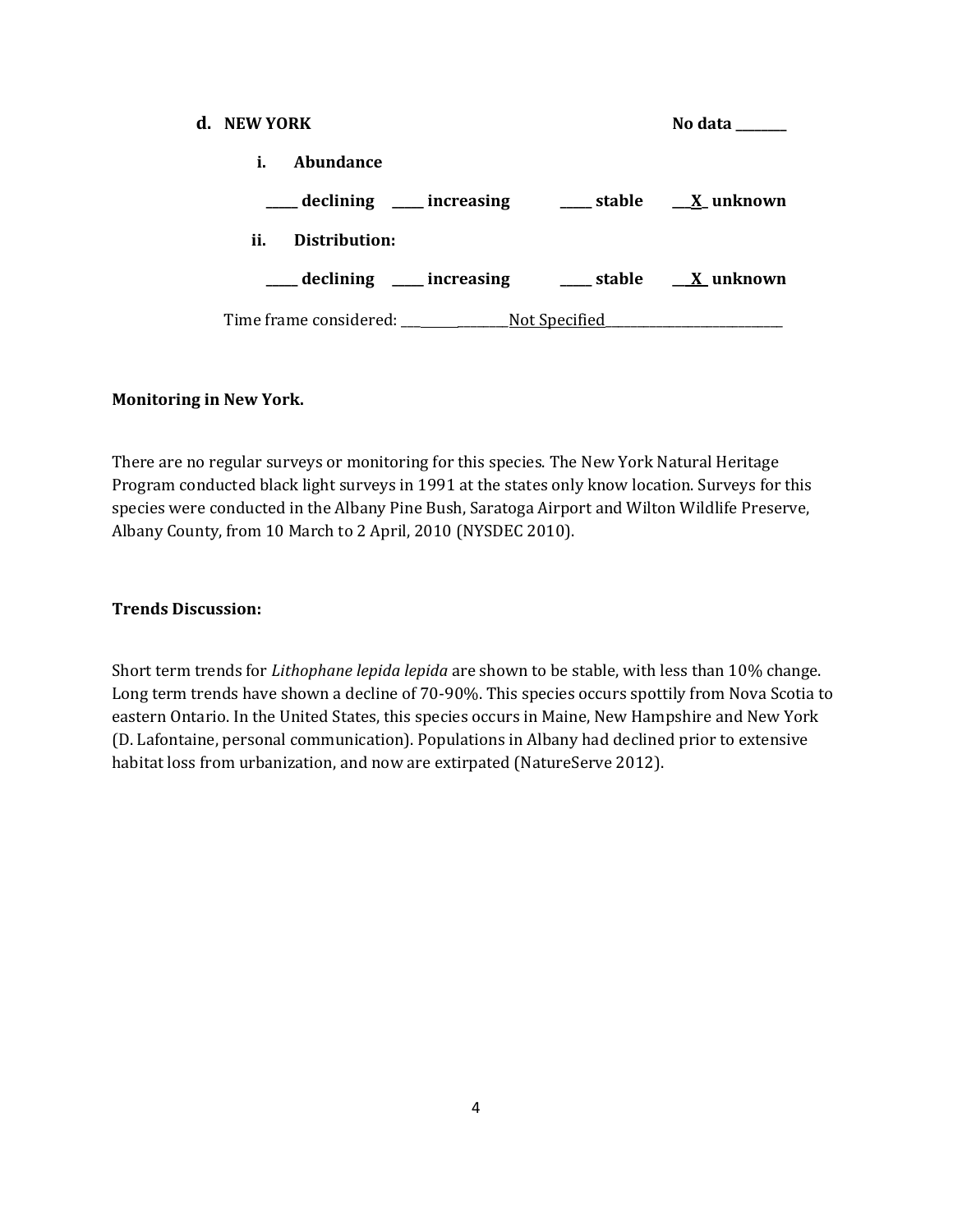

**Figure 1**. Occurrence location of *Lithophane lepida lepida* in New York (New York Natural Heritage Program 2013). Map created by Shawn Ferdinand, NYSDEC.



**Figure 2.** Conservation status of *Lithophane lepida lepida* in North America (NatureServe 2012).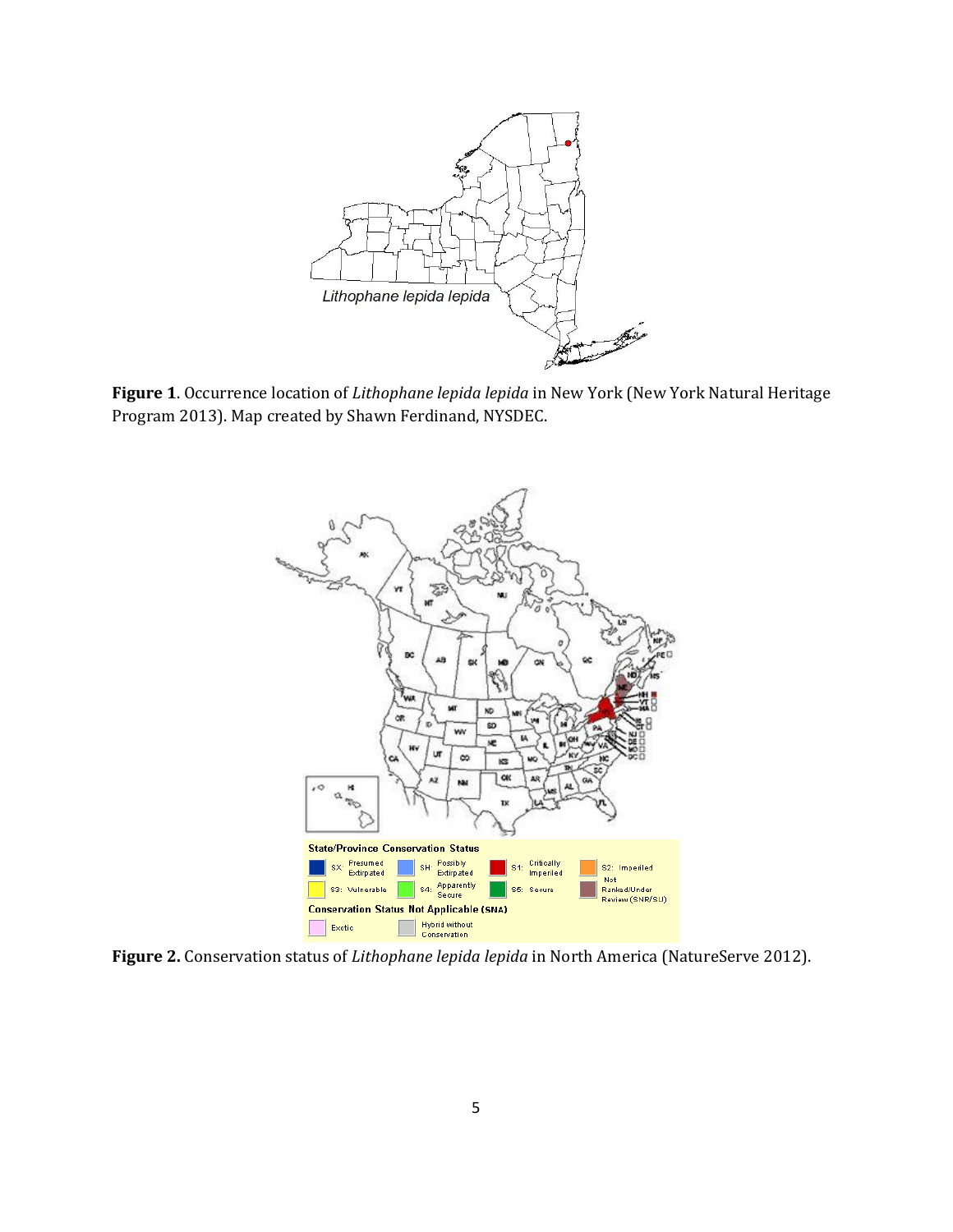### **II. New York Rarity, if known:**

| <b>Historic</b> | # of Animals | # of Locations | % of State |
|-----------------|--------------|----------------|------------|
| prior to 1970   |              |                |            |
| prior to 1980   |              |                |            |
| prior to 1990   |              |                |            |

#### **Details of historic occurrence:**

One specimen has been collected from Keene, Essex County in 1965 (McCabe 2010). Two adults were collected in 1982 and 1 adult in 1984 at the Clintonville Pine Barrens, Clinton County (New York Natural Heritage Program 2013).

| Current | # of Animals | # of Locations | % of State |
|---------|--------------|----------------|------------|
|         | _________    |                | _________  |

#### **Details of current occurrence:**

This species was proven extant at the Clintonville Pine Barrens, Clinton County in 1991 (New York Natural Heritage Program 2013).

### **New York's Contribution to Species North American Range:**

**Distribution** (percent of NY where species occurs) **Abundance** (within NY distribution)

| X | $0 - 5%$  | abundant      |
|---|-----------|---------------|
|   | $6 - 10%$ | common        |
|   | 11-25%    | fairly common |
|   | 26-50%    | uncommon      |
|   | >50%      | rare          |

#### **NY's Contribution to North American range**

- $-$  0-5%
- $-$  6-10%
- $\frac{11-25\%}{2}$
- $X$  26-50%
- $\frac{\ }{\ }$  >50%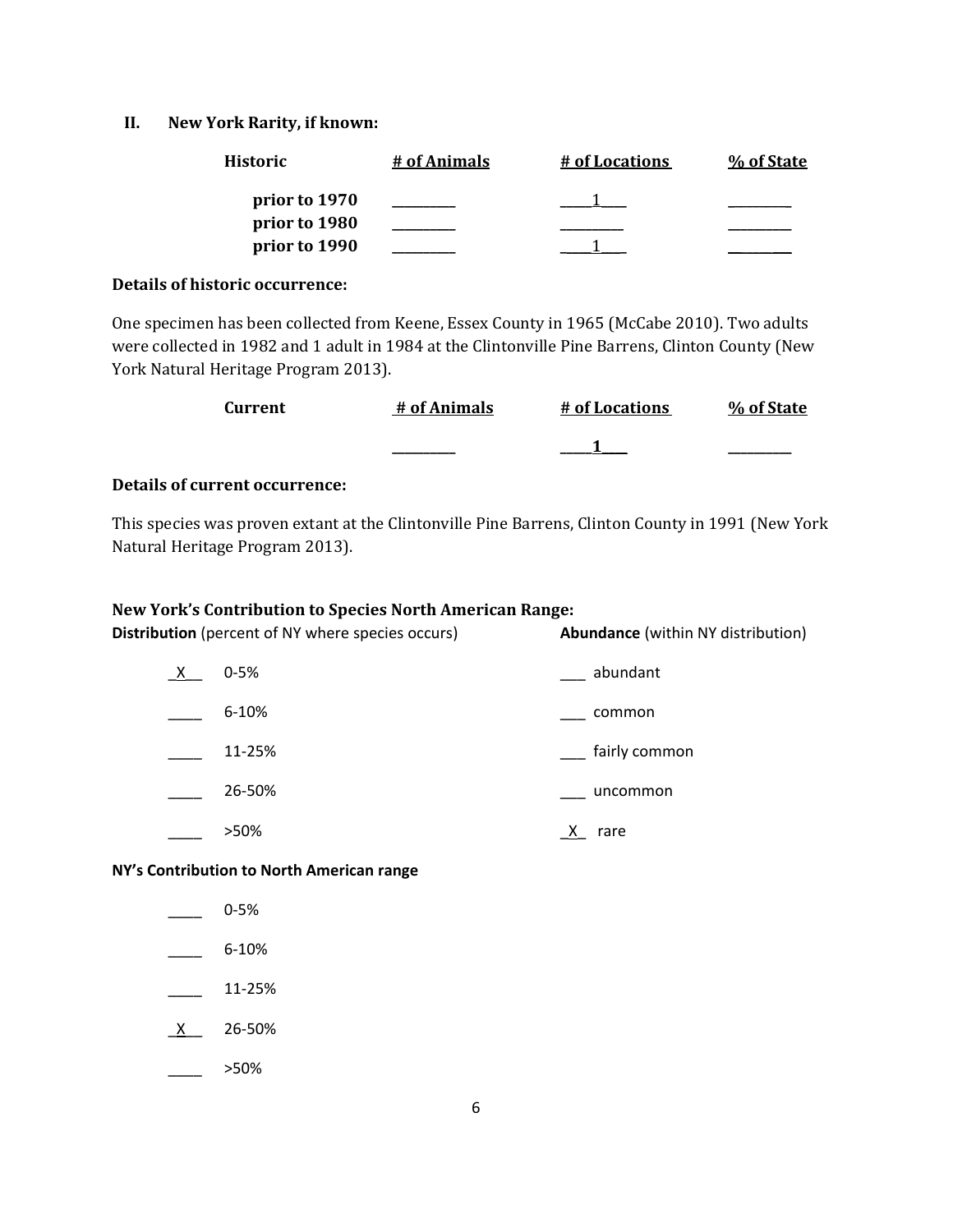### **Classification of New York Range**

**\_\_\_\_\_ Core**

**\_\_X\_ Peripheral**

**\_\_\_\_\_ Disjunct**

**Distance to core population:**

## **IV. Primary Habitat or Community Type:**

- 1. Pine barrens
- 2. Oak-pine forest

### **Habitat or Community Type Trend in New York:**

| $X$ Declining<br>Stable                | <b>Example 1</b> Increasing | Unknown |
|----------------------------------------|-----------------------------|---------|
| Time frame of decline/increase: ______ |                             |         |
| <b>Habitat Specialist?</b>             | X Yes                       | No      |
| <b>Indicator Species?</b>              | X Yes                       | No      |

**\_\_\_\_\_\_\_\_\_\_\_\_\_**

## **Habitat Discussion:**

Specimens of the pine pinion were collected in extensive sandy pitch (*Pinus rigida*) and jack pine (*Pinus banksiana*) forests and barrens (New York Nature Explorer 2009). This species inhabits early-successional communities dominated by pitch pine and scrub oak (*Quercus ilicifolia*) (Sperduto and Nichols 2004). Pine pinion serve as an indicator of ecological condition. When the barrens habitat goes unmanaged and reverts to a closed canopy system, populations of this moth become increasingly vulnerable to extirpation (New Hampshire Fish and Game Department 2005).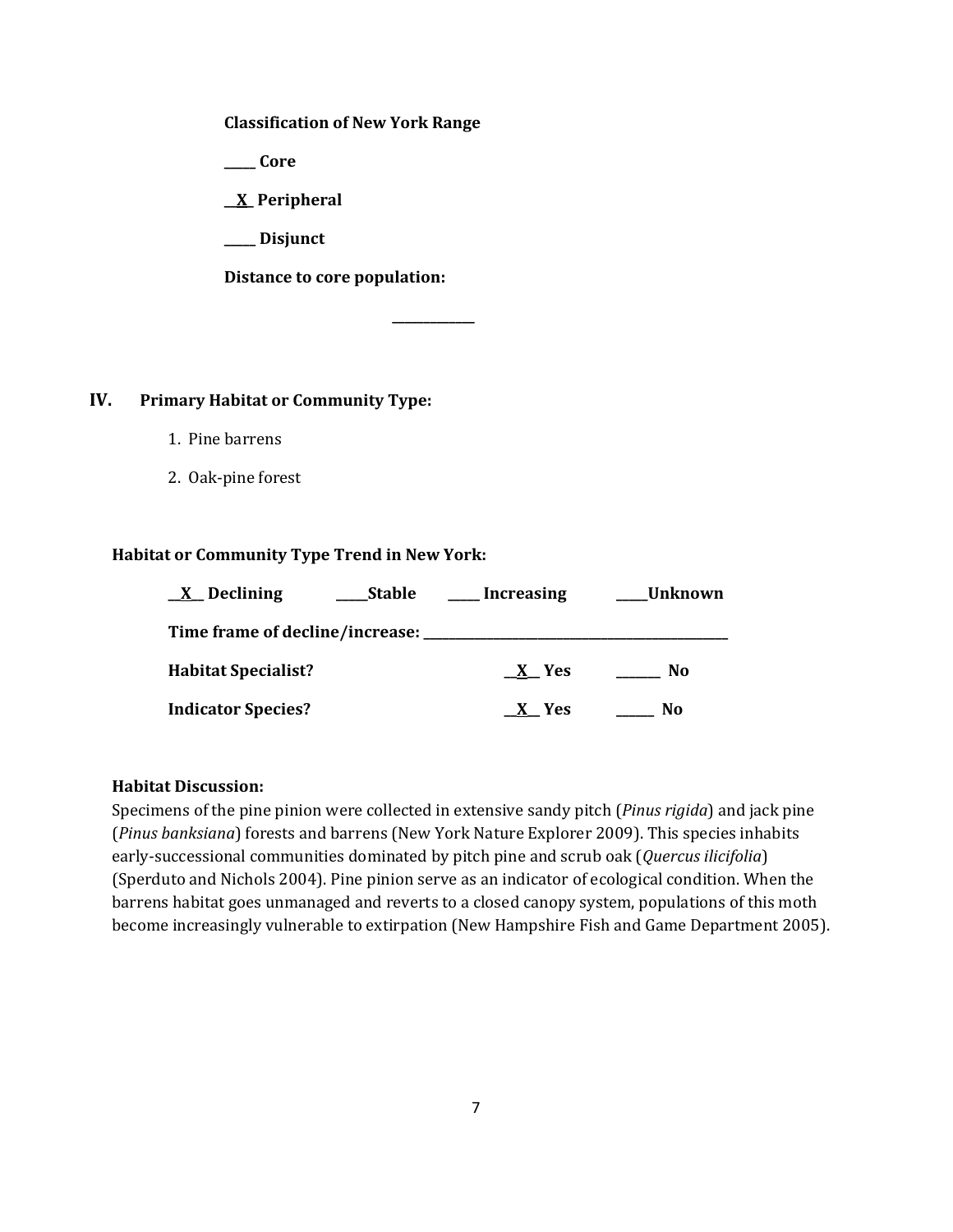- **V. New York Species Demographics and Life History**
	- **\_X\_\_ Breeder in New York**
		- **\_\_\_ Summer Resident**
		- **\_\_\_\_ Winter Resident**
		- **\_\_\_\_\_ Anadromous**
	- **\_\_\_\_\_ Non-breeder in New York**
		- **\_\_\_\_\_ Summer Resident**
		- **\_\_\_\_\_ Winter Resident**
		- **\_\_\_\_\_ Catadromous**
	- **\_\_\_\_\_ Migratory only**
	- **\_\_\_\_\_Unknown**

## **Species Demographics and Life History Discussion:**

The nocturnal larvae feed on new growth of pines in the spring and finish feeding in late June through early July. Larvae pupate under the soil until adults appear in late September through mid-October. The larval foodplant for this includes pitch pine (*Pinus ridgida*)*,* short-leaf pine (*Pinus echinata*), and loblolly pine (*Pinus* taeda). Adults can be seen flying from January to April and October to November (NYSEDEC 2012).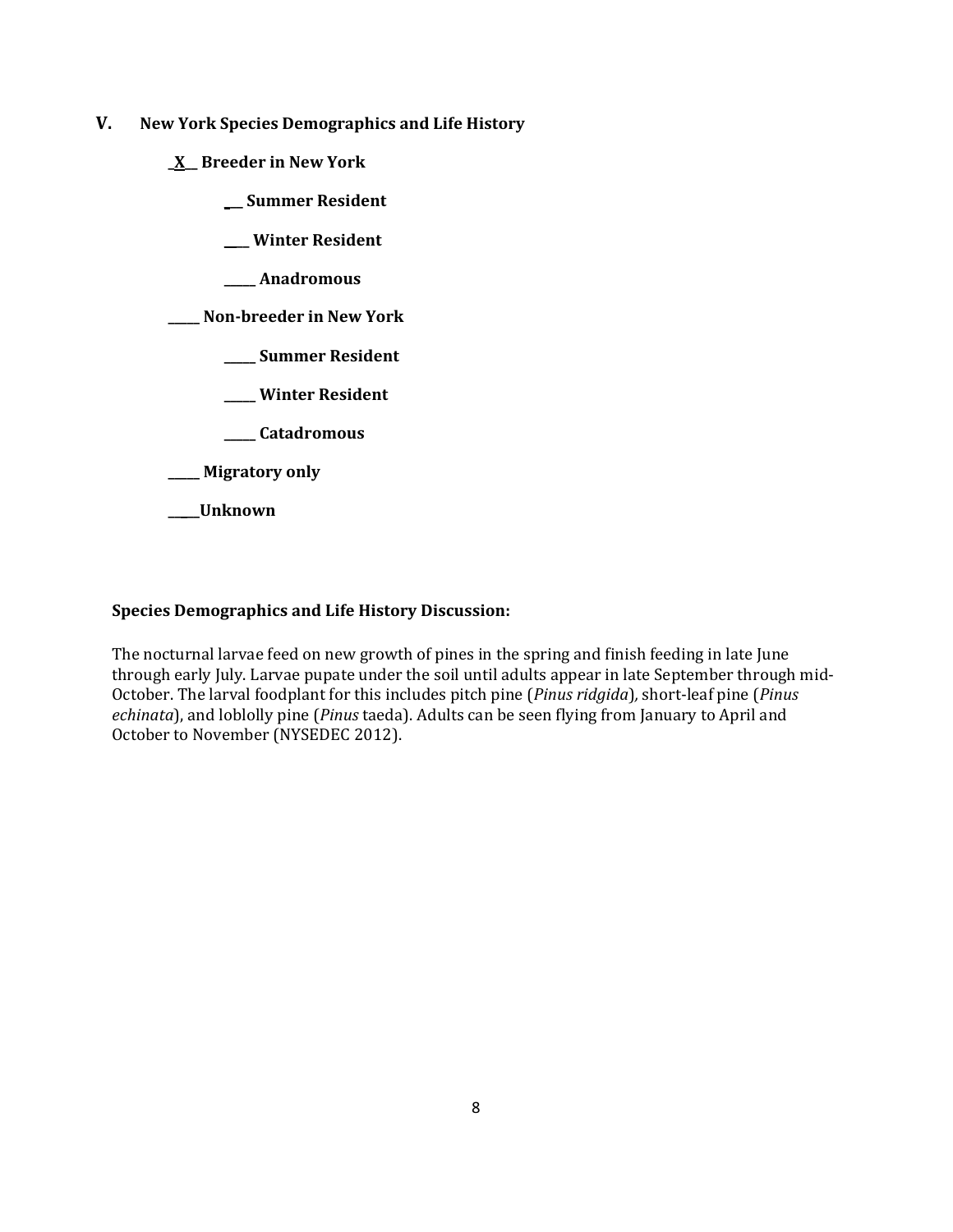# **VI. Threats:**

Threats specific to this species have not been identified in the literature. However, it is thought that activities including logging could affect the host plant of this species. General threats identified to affect moth species include habitat loss and degradation caused by development; habitat fragmentation; alteration of natural fire regimes; natural succession of shrubland, woodland, and barrens habitats; land clearing; coastal erosion; and sea level rise. Past use of chemical biocides to control gypsy moth and other pest insects continues to kill native Lepidoptera (Schweitzer 2004). Introduced parasitoid flies have been known to negatively affect native Lepidoptera (Boettner et al. 2000). Other threats may include invasive species, light pollution affecting reproductive success, over grazing of host plants by wild deer populations, and off-road vehicle use (NYSDEC 2005).

# **Are there regulatory mechanisms that protect the species or its habitat in New York?**



The pine pinon moth is listed as an endangered species in New York and is protected by Environmental Conservation Law (ECL) section 11-0535 and the New York Code of Rules and Regulations (6 NYCRR Part 182). A permit is required for any proposed project that may result in a take of a species listed as Threatened or Endangered, including, but not limited to, actions that may kill or harm individual animals or result in the adverse modification, degradation or destruction of habitat occupied by the listed species.

Specimens that were collected in New York were within the Clintonville Pine Barrens, an area owned by The Nature Conservancy, are protected from development.

# **Describe knowledge of management/conservation actions that are needed for recovery/conservation, or to eliminate, minimize, or compensate for the identified threats:**

Surveys could confirm the current population status and possibly discover new populations. This species is known to be attracted to bait traps in the spring, but not in the fall (NYSDEC 2012). This species shares habitat with Karner blue butterfly (*Lycaeides melissa samuelis*) and any extant population may benefit from management for that species.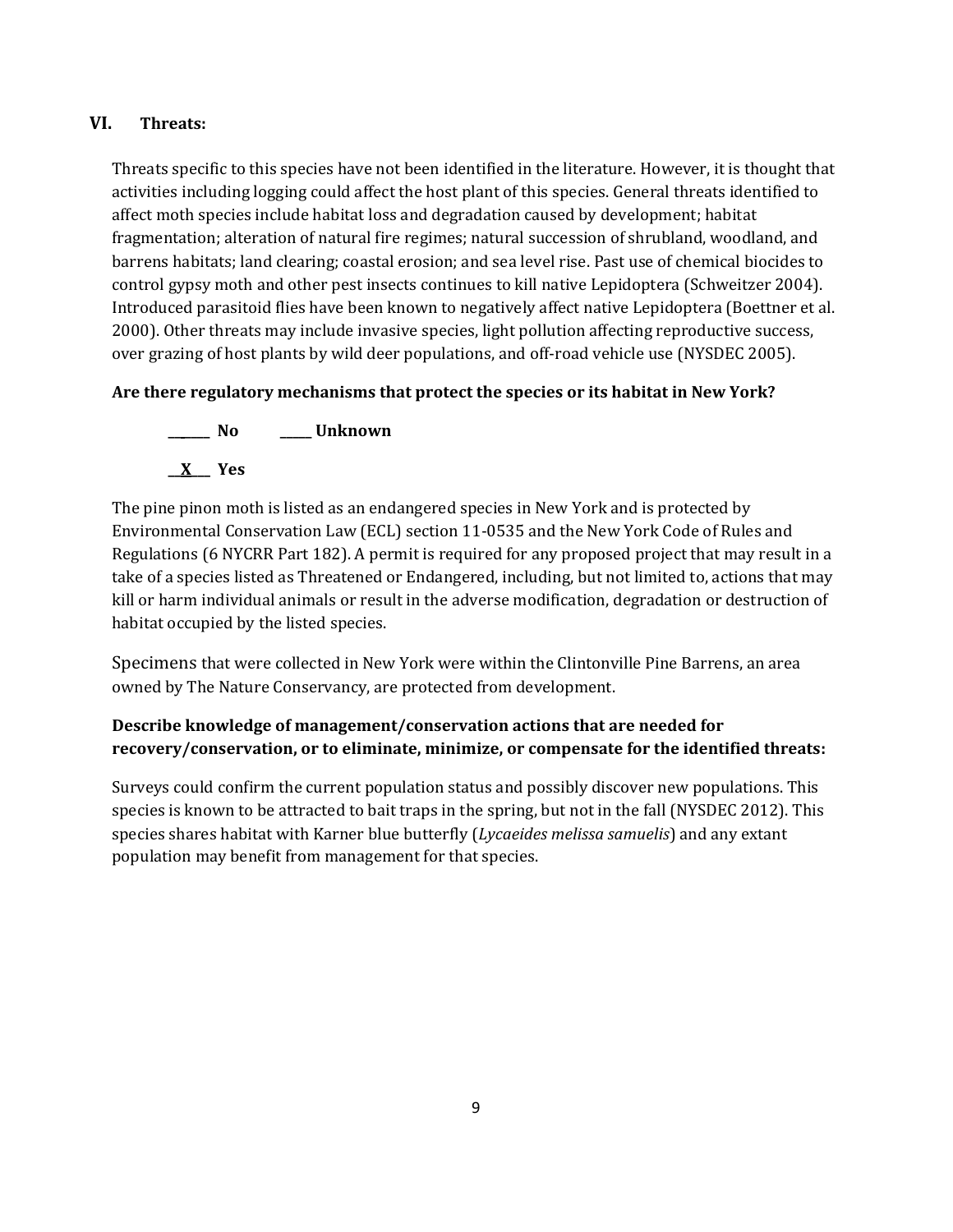|                                | <b>Conservation Actions</b>          |
|--------------------------------|--------------------------------------|
| <b>Action Category</b>         | Action                               |
| Law and Policy                 | Policies and Regulations             |
| <b>Education and Awareness</b> | Awareness & Communications           |
| Land/Water Protection          | Site/Area Protection                 |
| Land/Water Protection          | Resource/Habitat Protection          |
| Land/Water Management          | Site/Area Management                 |
| Land/Water Management          | Invasive/Problematic Species Control |
| Land/Water Protection          | Site/Area Protection                 |

Conservation actions following IUCN taxonomy are categorized in the table below.

The Comprehensive Wildlife Conservation Strategy (NYSDEC 2005) includes recommendations for the following actions for other moths, and for *Lithophane lepida lepida* in particular.

### **Easement acquisition:**

Where appropriate, acquire easements to promote moth protection and conservation.

### **Fact sheet:**

Create fact sheets covering moths.

## **Habitat management:**

Determine best management regime for moth species, including fire and other forms of management.

## **Habitat monitoring:**

- Develop standardized measures of habitat parameters for each species of listed moth.
- \_\_\_\_ Investigate threats to food and host plants.
- Monitor land development projects.

## **Habitat research:**

- Examine role of light pollution as threat to moths.
- Determine host/ food plant.

# **Life history research:**

- \_\_\_\_ Investigate the metapopulation dynamics of those species which warrant it.
- Examine role of introduced parasites and predators in threats to moths.

## **Other action:**

- Develop standard definition of what is needed for "viable" populations of moths.
- Research the role of pesticide use in threats to moths.

## **Population monitoring:**

- Inventory of species within historical range.
- Develop standardized survey protocols for moths.

## **Private fee acquisition:**

Where appropriate, encourage/assist private entities to acquire land for moth protection and conservation.